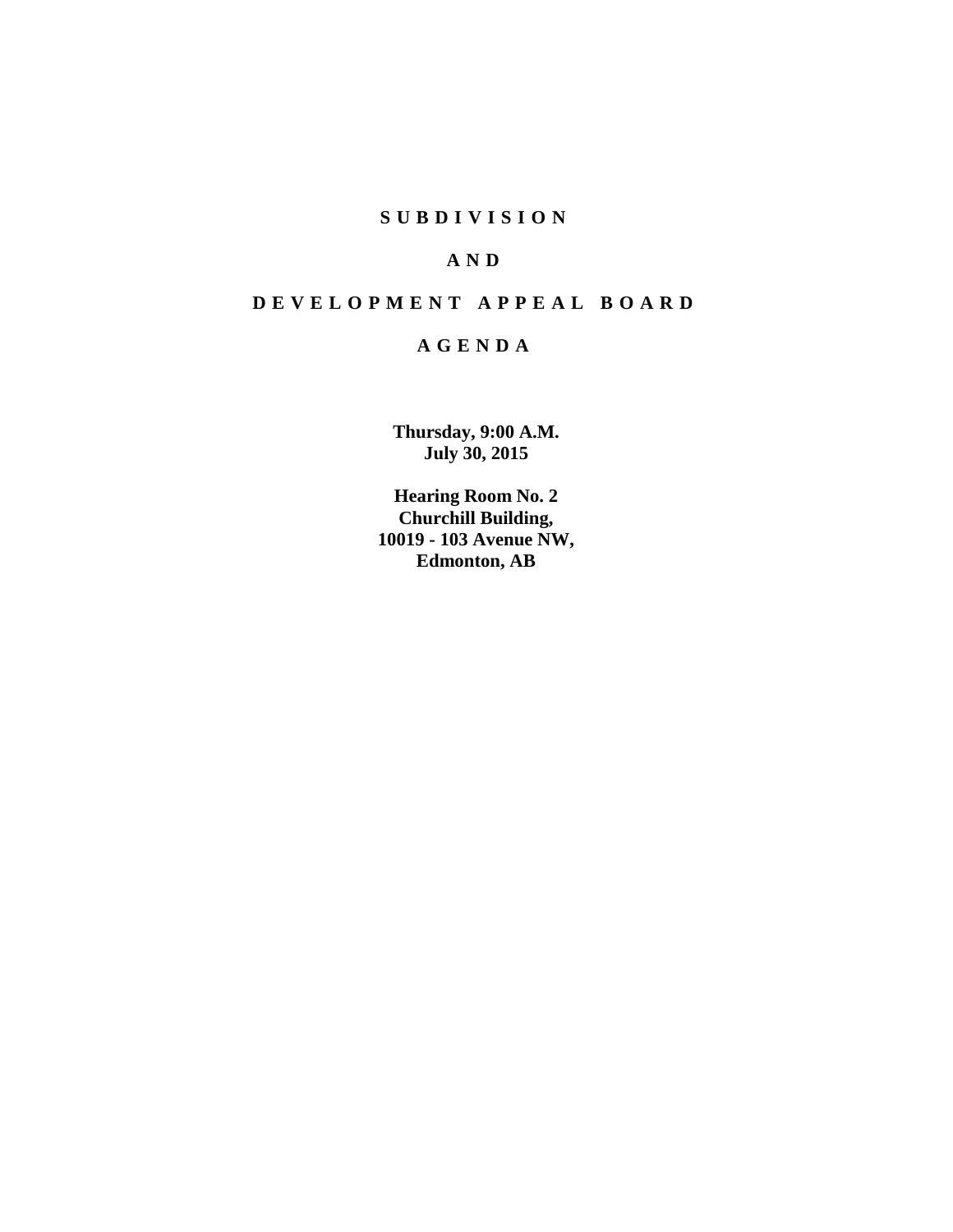## **SUBDIVISION AND DEVELOPMENT APPEAL BOARD HEARING ROOM NO. 2**

| 9:00 A.M. | $SDAB-D-15-165$ | To operate a Major Home Based Business<br>(small engine mechanic - MIKE EASY<br><b>MECHANIC</b> ) |
|-----------|-----------------|---------------------------------------------------------------------------------------------------|
|           |                 | 14211 - 78 Street NW<br>Project No.: 171275327-001                                                |
|           |                 |                                                                                                   |

*NOTE: Unless otherwise stated, all references to "Section numbers" refer to the authority under the Edmonton Zoning Bylaw 12800.*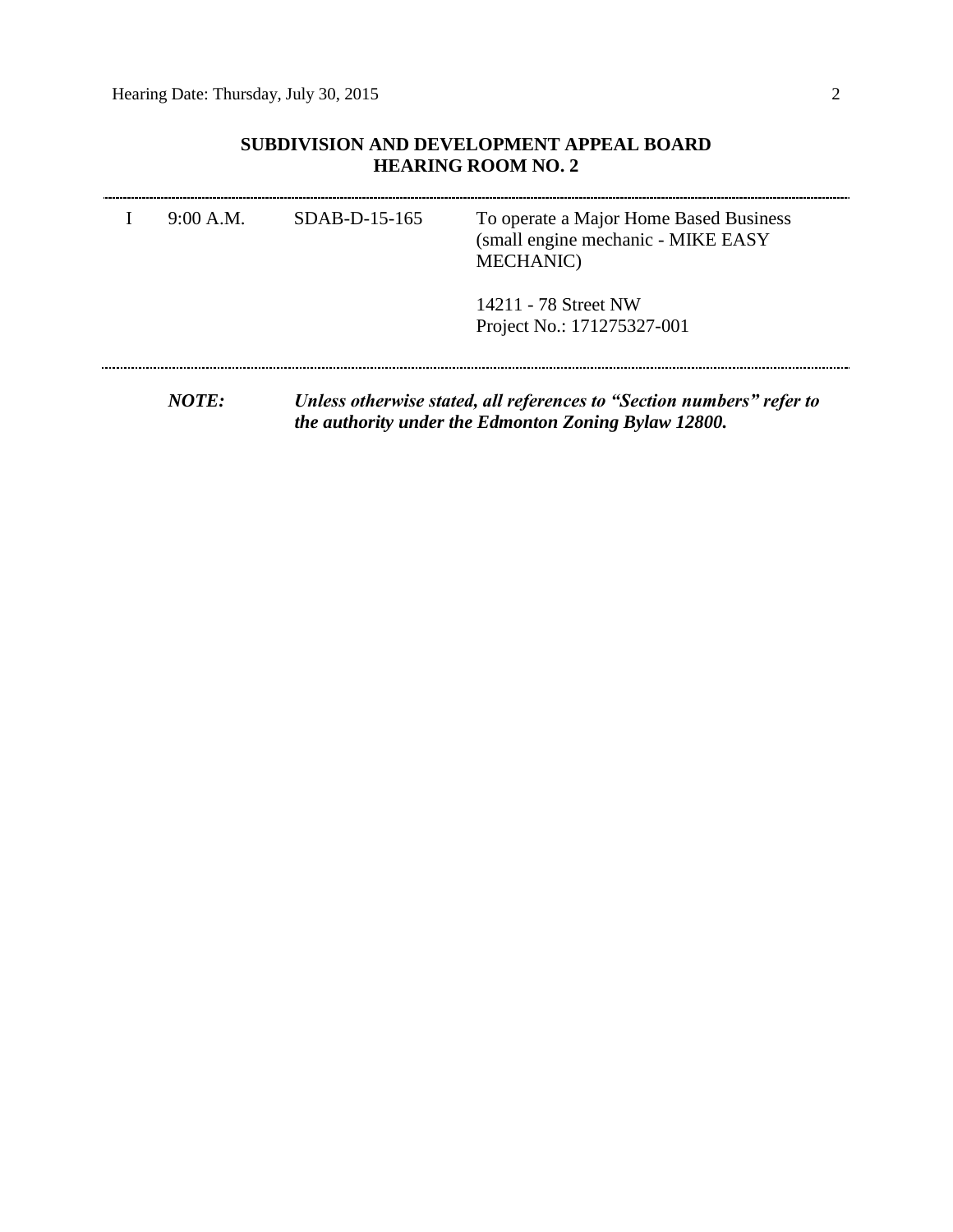#### ITEM I: 9:00 A.M. **FILE: SDAB-D-15-165**

### AN APPEAL FROM THE DECISION OF THE DEVELOPMENT OFFICER BY AN ADJACENT PROPERTY OWNER

| <b>APPLICATION NO.:</b>                              | 171275327-001                                                                                 |
|------------------------------------------------------|-----------------------------------------------------------------------------------------------|
| <b>APPLICATION TO:</b>                               | Operate a Major Home Based Business<br>(small engine mechanic - MIKE EASY<br><b>MECHANIC)</b> |
| <b>DECISION OF THE</b><br>DEVELOPMENT AUTHORITY:     | <b>Approved with Conditions</b>                                                               |
| <b>DECISION DATE:</b>                                | June 11, 2015                                                                                 |
| <b>DATE OF APPEAL:</b>                               | July 2, 2015                                                                                  |
| <b>NOTIFICATION PERIOD:</b>                          | June 18, 2015 through July 1, 2015                                                            |
|                                                      |                                                                                               |
| <b>MUNICIPAL DESCRIPTION</b><br>OF SUBJECT PROPERTY: | 14211 - 78 Street NW                                                                          |
| <b>LEGAL DESCRIPTION:</b>                            | Plan 5088NY Blk 11 Lot 18                                                                     |
| ZONE:                                                | RF1 Single Detached Residential Zone                                                          |
| <b>OVERLAY:</b>                                      | Mature Neighbourhood Overlay                                                                  |
| <b>STATUTORY PLAN:</b>                               | N/A                                                                                           |
|                                                      |                                                                                               |

#### DEVELOPMENT OFFICER'S DECISION

APPROVED - The proposed development is approved subject to the following conditions:

This Development Permit is NOT valid until the Notification Period expires in accordance to Section 21.1. (Reference Section 17.1)

This Development Permit may be revoked or invalidated, at any time, if the Major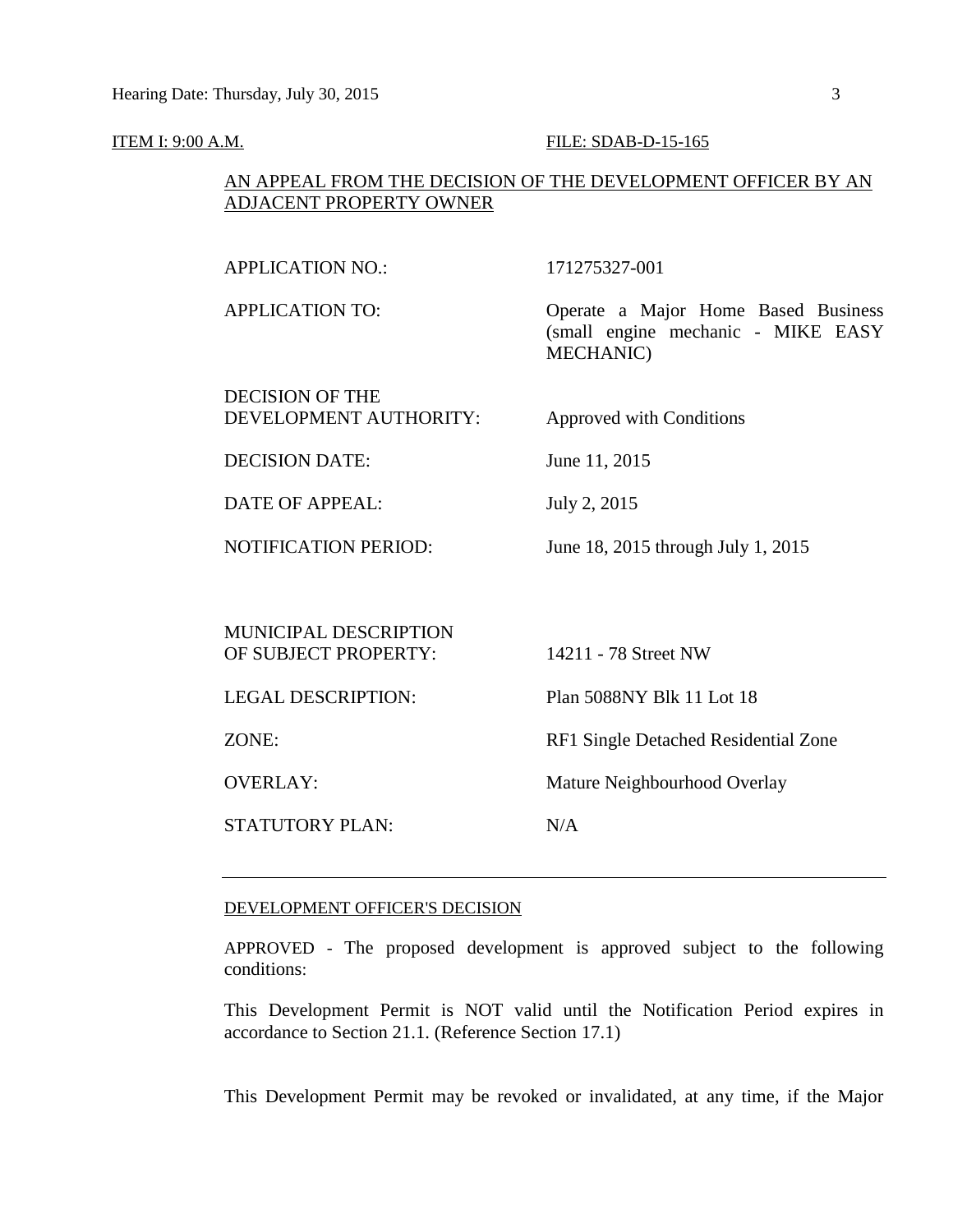#### Hearing Date: Thursday, July 30, 2015 4

Home Based Business as stated in the Permit Details, or if the character or appearance of the Dwelling or Accessory Building, changes.

The Major Home Based Business shall be operated by a resident of the Dwelling on the property and must be secondary to the residential use of the Building (Section 7.3(7)).

A minimum of three parking spaces [two are available inside the detached garage, two are available on rear driveway] shall be used for the purpose of accommodating the vehicles of clients, customers, employees, members, residents or visitors in connection with the Single Detached House or Major Home Based Business. (Section 54.1(1)(c)). The parking spaces on the rear driveway shall be clearly signed as a small car space [if required](Section  $54.2(4)(a)(iii)$ ).

There shall be no exterior display or advertisement other than an identification plaque or Sign a maximum of 20 cm x 30.5 cm in size located on the Dwelling (section 75(1)).

There shall be no mechanical or electrical equipment used that creates external noise, or visible and audible interference with home electronics equipment in adjacent Dwellings (section 75(2)).

The Major Home Based Business shall not generate pedestrian or vehicular traffic, or parking, in excess of that which is characteristic of the Zone in which it is located (section 75(3)).

The number of non-resident employees or business partners working on-site shall not exceed two at any one time (Section 75(4)).

There shall be no outdoor business activity, or outdoor storage of material or equipment associated with the business. Indoor storage related to the business activity shall be allowed in either the Dwelling or Accessory buildings (Section 75(5)).

The Major Home Based Business shall not change the principal character or external appearance of the Dwelling or Accessory buildings (Section 75(6)).

A Major Home Based Business shall not be allowed within the same principal Dwelling containing a Secondary Suite or within the same Site containing a Garage Suite or a Garden Suite and an associated principal Dwelling (Section 75(10)).

This approval is for a 5 year period from the date of this decision. A new Development Permit must be obtained to continue to operate the business from this location. This Development Permit expires on June 11, 2020.

#### NOTES:

This Development Permit is not a Business Licence

Signs require separate Development Applications.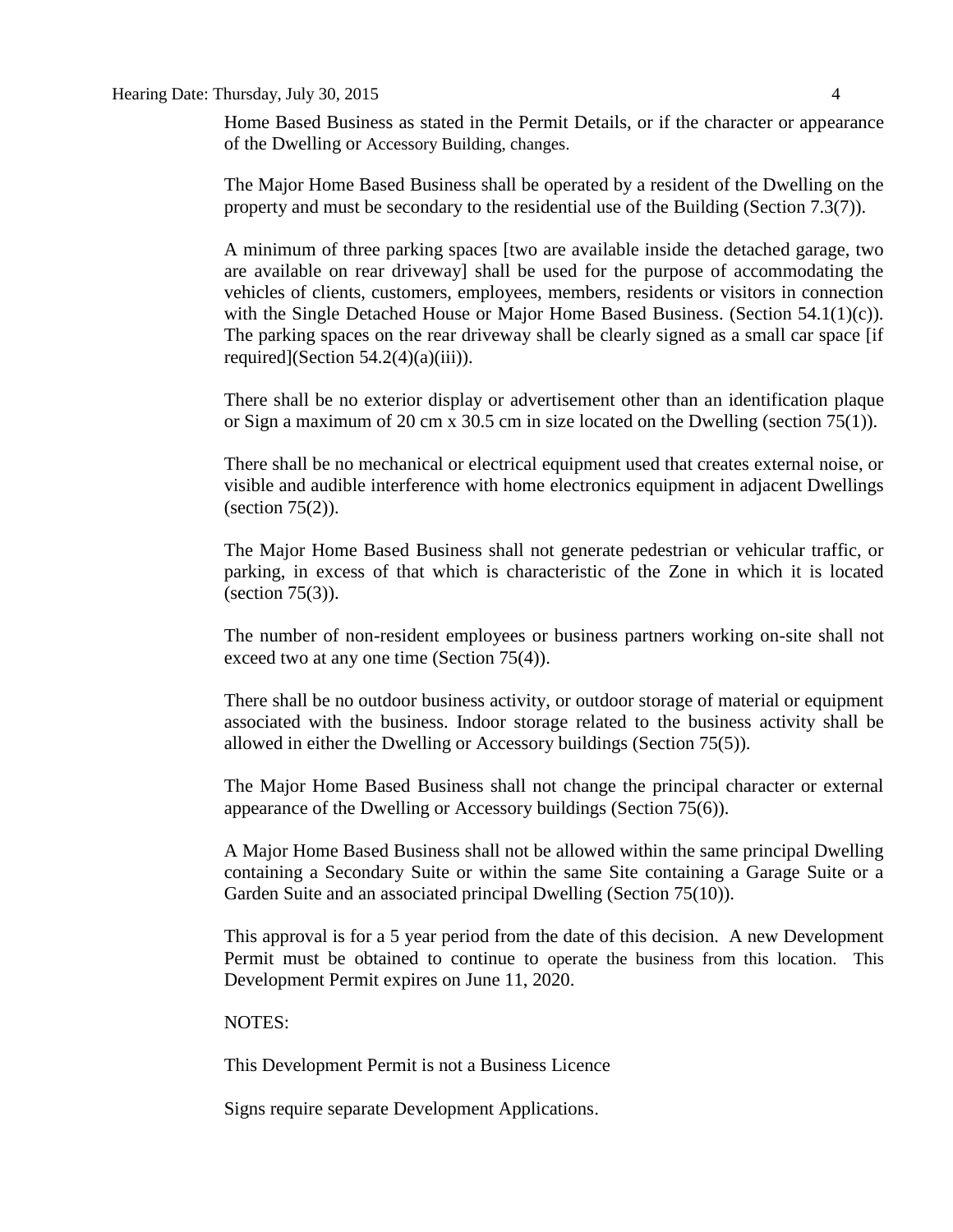An approved Development Permit means that the proposed development has been reviewed only against the provisions of the Edmonton Zoning Bylaw. It does not remove obligations to conform with other legislation, bylaws or land title instruments such as the Municipal Government Act, the ERCB Directive 079, the Edmonton Safety Codes Permit Bylaw or any caveats, covenants or easements that might be attached to the Site.

#### APPELLANT'S SUBMISSION

Scope of Permit – describes the Major Home Based Business as small engine mechanic (quads, lawn mowers, snow blowers, etc...)

- No small engine equipment has been observed coming or going  $-$  it is clear that this home based business is for motor vehicle repair. This is obviously a breach of the permit as they are operating illegally.
- Unknown vehicles, some with no plates, are being shuffled around 78 Street and the alley of 77 Street.
- Bylaw has ticketed some vehicles on 78 Street towing has occurred also.
- Residents are also concerned with proper disposal of engine liquids (diesel, oil, coolants, gasoline, etc.)

Section 75(3) – the business shall not generate pedestrian or vehicular traffic, or parking in excess

- The Applicant has 3 motor vehicles in front of his place, one of which has no plates.
- The Applicant has 3 motor vehicles behind his garage and 2 motor vehicles behind his neighbour's garage, all of which are in disrepair, and some without plates.
- The neighbouring residents have all expressed concern about the amount of vehicles – the residents in the alley between 77 and 78 Street sometimes have a hard time driving their own vehicles around the narrow alley because of all the vehicles parked there. For the residents on 78 Street the parking issue has become an issue as well, as those who do park on the street cannot park in front of their homes, hence a domino effect to everyone. In the winter, the snow furrows on the street, as well as the blading in the alley, leave minimal room for vehicles to pass. Someone commented that the street and alley resemble a Walmart parking lot on a Saturday.

Section  $54.1(1)(c)$  – a minimum of 3 parking spaces (2 available inside the detached garage, 2 available on the rear driveway) to accommodate clients, customers, employees, members, residents or visitors.

Minimum of 3 parking spaces – enough said. There are in excess of 8 vehicles daily, some permanently parked, and others shuffled around.

I have personally spoken to the Applicant in an attempt to settle this in a neighbourly fashion. This petition/appeal is from the overwhelming voice of all neighbours who are affected by this home based business. Attached is a petition of the neighbours that oppose this permit and would appreciate the permit cancelled/withdrawn.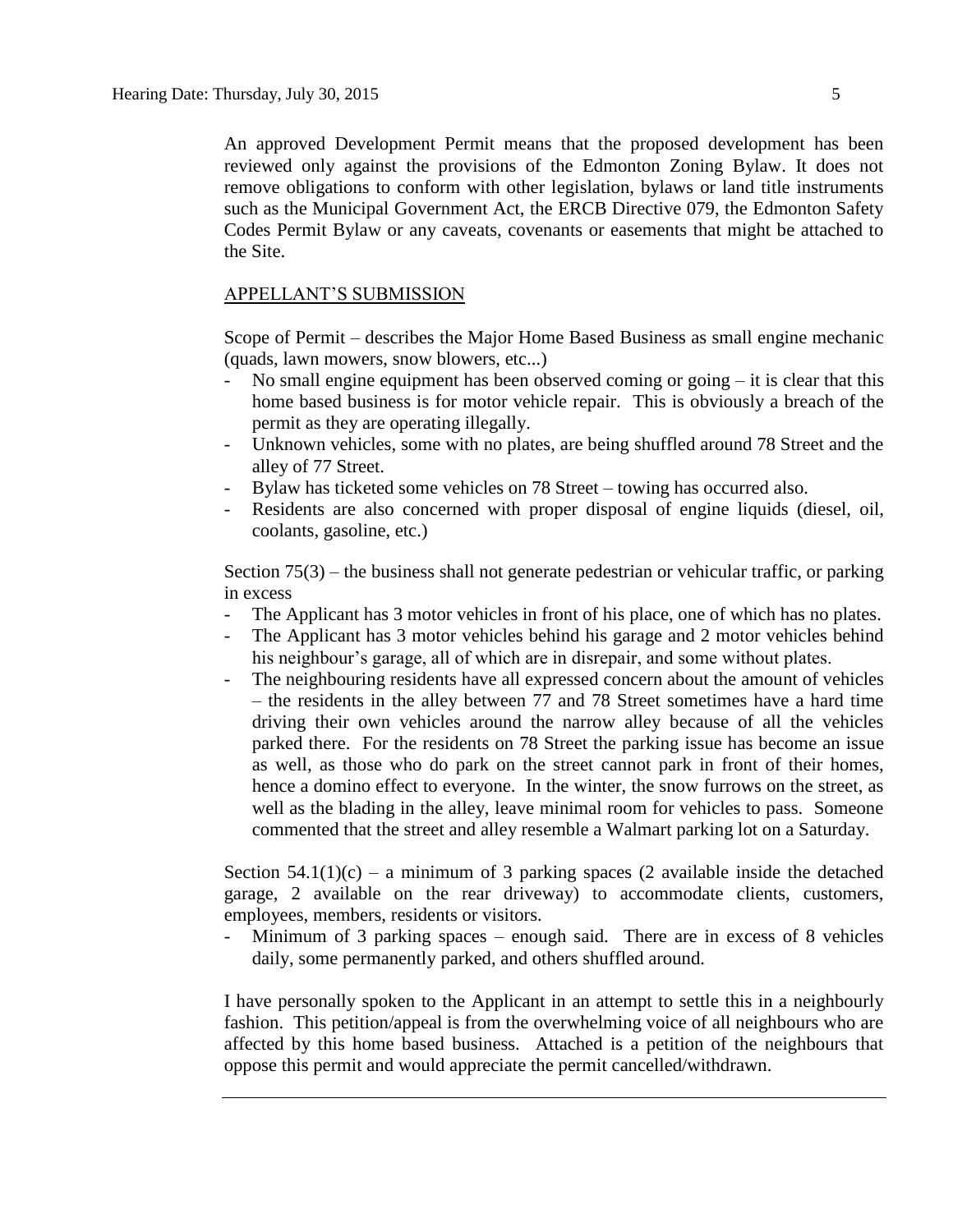#### SUBDIVISION AND DEVELOPMENT APPEAL BOARD OFFICER'S COMMENTS

Section 686(1)(b) of the *Municipal Government Act* states "a development appeal to a subdivision and development appeal board is commenced by filing a notice of the appeal, containing reasons, with the board within 14 days, in the case of an appeal made by a person referred to in section 685(2), after the date on which the notice of the issuance of the permit was given in accordance with the land use bylaw."

Section 685(2) of the *Municipal Government Act* states "in addition to an applicant under subsection (1), any person affected by an order, decision or development permit made or issued by a development authority may appeal to the subdivision and development appeal board."

**The Board is advised that the decision of approval by the Development Officer is dated June 11, 2015. The Notice of Appeal Period began June 18, 2015 and ended July 1, 2015 and the Notice of Appeal was filed on July 2, 2015.** 

Section 22(1) and (2) of the *Interpretation Act*, RSA 2000, c I-8, states:

22(1) If in an enactment the time limited for the doing of a thing expires or falls on a holiday, the thing may be done on the day next following that is not a holiday.

(2) If in an enactment the time limited for registration or filing of an instrument, or for the doing of anything, expires or falls on a day on which the office or place in which the instrument or thing is required to be registered, filed or done is not open during its regular hours of business, the instrument or thing may be registered, filed or done on the day next following on which the office or place is open.

### **The Board is advised the Subdivision and Development Appeal Board office was closed on July 1, 2015 and re-opened on July 2, 2015.**

Under Section 110.3(2), a **Major Home Based Business** is a Discretionary Use in the RF1 Single Detached Residential Zone.

Under Section 7.3(7), **Major Home Based Business** is defined as follows:

…development consisting of the use of an approved Dwelling or Accessory building by a resident of that Dwelling for one or more businesses such businesses may generate more than one business associated visit per day. The business use must be secondary to the residential Use of the building and shall not change the residential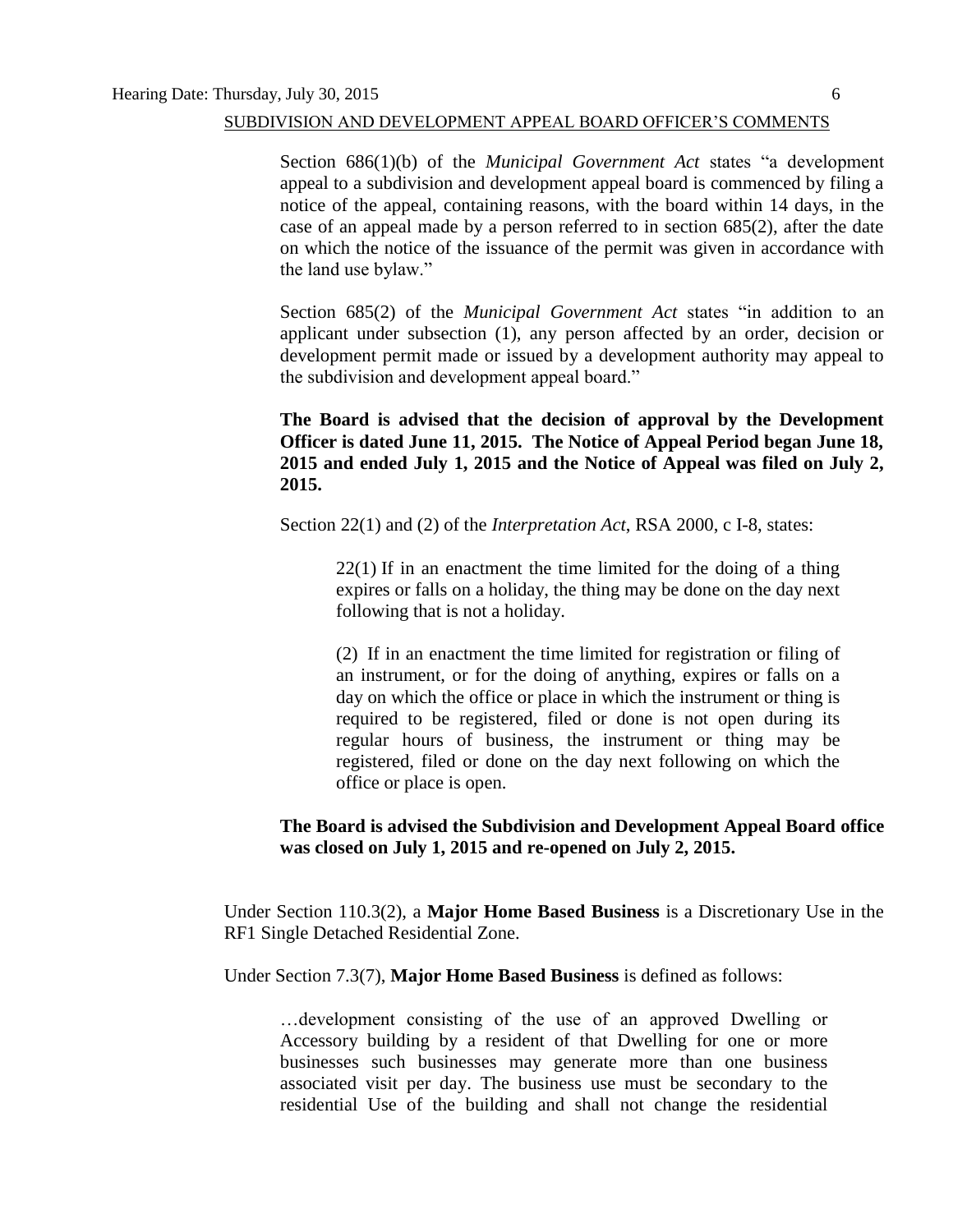character of the Dwelling or Accessory building. The Dwelling may be used as a workplace by a non-resident. This Use Class includes Bed and Breakfast Operations but does not include General Retail Sales.

The Home Based Business Application indicates the following:

- 1. Proposed business activities on site will include small engine repair for items such as lawn mowers, snow blowers, and quads;
- 2. No business visits are expected to occur on site;
- 3. No clients, couriers or employees are expected to visit the business; and
- 4. There is 1 vehicle registered to the property and there are 2 driveway parking spaces.

### **The application was approved by the Development Officer subject to conditions.**

Section 75 states that a **[Major Home Based Business](javascript:void(0);)** shall comply with the following regulations:

- 1. there shall be no exterior display or advertisement other than an identification plaque or Sign a maximum of 20 centimetres by 30.5 centimetres in size located on the Dwelling;
- 2. there shall be no mechanical or electrical equipment used that creates external noise, or visible and audible interference with home electronics equipment in adjacent Dwellings;
- 3. the Major Home Based Business shall not generate pedestrian or vehicular traffic, or parking, in excess of that which is characteristic of the Zone in which it is located;
- 4. the number of non-resident employees or business partners working on-site shall not exceed two at any one time;
- 5. there shall be no outdoor business activity, or outdoor storage of material or equipment associated with the business. Indoor storage related to the business activity shall be allowed in either the Dwelling or Accessory buildings;
- 6. the Major Home Based Business shall not change the principal character or external appearance of the Dwelling of Accessory buildings;
- 7. …
- 8. in addition to the information requirements of subsection 13.2 of this Bylaw, each application for a Development Permit for the Use Class Major Home Based Business shall include a description of the business to be undertaken at the premises, an indication of the number of business visits per week, provision for parking, and where any materials or equipment associated with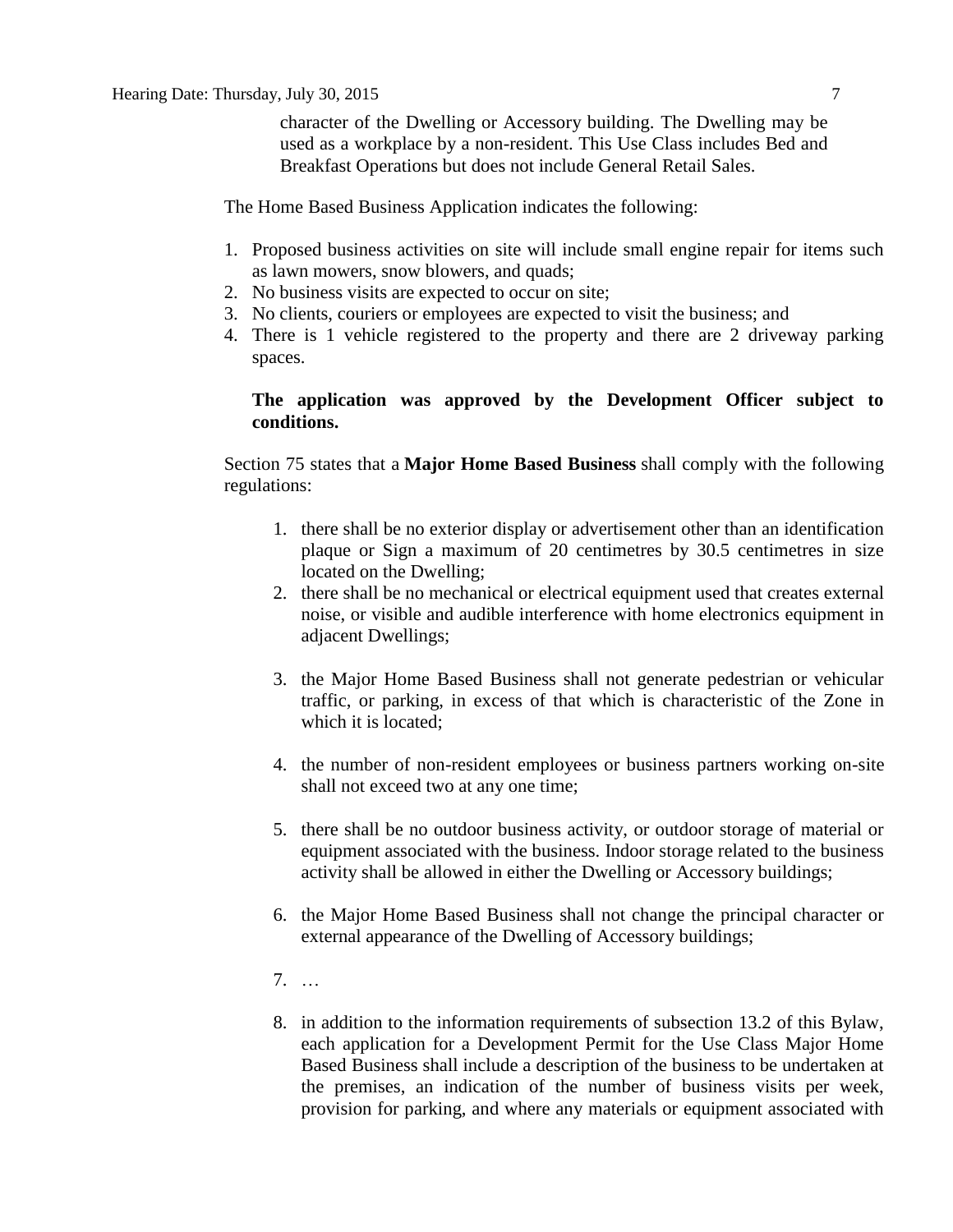the business use are to be stored; and

- 9. the Major Home Based Business shall not be allowed if, in the opinion of the Development Officer, such Use would be more appropriately located in a Commercial or Industrial Zone having regard for the overall compatibility of the Use with the residential character of the area.
- 10. a Major Home Based Business shall not be allowed within the same principal Dwelling containing a Secondary Suite or within the same Site containing a Garage Suite or a Garden Suite and an associated principal Dwelling, unless the Home Based Business is a Bed and Breakfast Operation and the Secondary Suite or the Garage Suite or the Garden Suite is an integral part of the Bed and Breakfast Operation.

Schedule  $1(A)(3)$  of Section 54.2 states the following:

| Schedule 1(A) Areas outside of the Downtown Special Area                                                                               |                                                                                                                                                                                                                                                                                                                       |  |  |  |  |  |  |
|----------------------------------------------------------------------------------------------------------------------------------------|-----------------------------------------------------------------------------------------------------------------------------------------------------------------------------------------------------------------------------------------------------------------------------------------------------------------------|--|--|--|--|--|--|
| <b>Use of Building or Site</b>                                                                                                         | <b>Minimum Number of Parking Spaces or Garage Spaces</b><br><b>Required</b>                                                                                                                                                                                                                                           |  |  |  |  |  |  |
| <b>Residential and Residential-Related Uses</b>                                                                                        |                                                                                                                                                                                                                                                                                                                       |  |  |  |  |  |  |
| 3. Duplex Housing<br>Homes<br>Mobile<br>Mobile<br>(excluding)<br>Home Parks)<br>Semi-detached Housing<br>Detached<br>Single<br>Housing | 2 parking spaces per Dwelling, may be in tandem and may<br>include 1 Garage space.<br>Where a Front Yard driveway provides access to a parking<br>space that is not within the Front Yard, the Development<br>Officer may consider this driveway as the provision of a second<br>car parking space that is in tandem. |  |  |  |  |  |  |

Schedule  $1(A)(8)$  of Section 54.2 states the following:

| Schedule 1(A) Areas outside of the Downtown Special Area |                                                                                                             |  |  |  |  |  |  |
|----------------------------------------------------------|-------------------------------------------------------------------------------------------------------------|--|--|--|--|--|--|
| <b>Use of Building or Site</b>                           | Minimum Number of Parking Spaces or Garage Spaces<br><b>Required</b>                                        |  |  |  |  |  |  |
| <b>Residential and Residential-Related Uses</b>          |                                                                                                             |  |  |  |  |  |  |
| Major Home Based<br>8.<br><b>Business Except:</b>        | 1 parking space in addition to parking required for primary<br>Dwelling.                                    |  |  |  |  |  |  |
| a. Bed and Breakfast                                     | 1 parking space per guest room is required in addition to the<br>parking required for the primary Dwelling. |  |  |  |  |  |  |

Section 54.2(4)(a)(i) states the following with respect to **Vehicular Parking Dimensions and Configuration:** 

a. All required parking spaces shall be clear of any access driveways, aisles, ramps, columns, Signs or other similar obstructions, and shall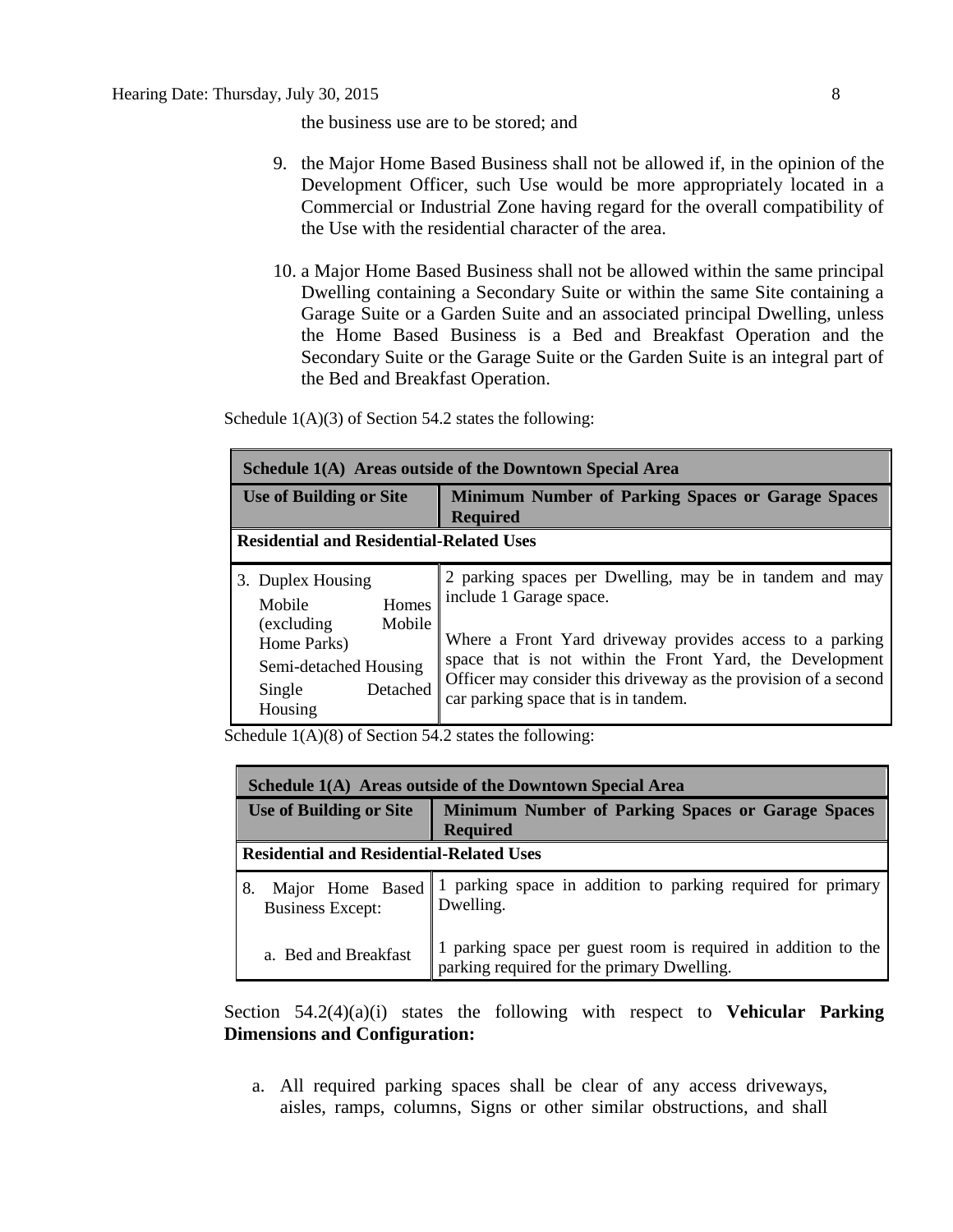conform to the following minimum dimensions:

i. except as provided below, each required off-street parking space shall be a minimum of 2.6 m width with a minimum clear length of 5.5 m exclusive of access drives or aisles, ramps, columns. Parking spaces shall have a vertical clearance of at least 2.0 m. For parallel parking, the length of the parking spaces shall be increased to7.0 m, except that an end space with an open end shall be a minimum length of 5.5 m.

Section 110.1 states that the **General Purpose** of the **RF1 Single Detached Residential Zone** "is to provide for Single Detached Housing while allowing other forms of small scale housing in the form of Secondary Suites, Semi-detached Housing and Duplex Housing under certain conditions."

Section 814.1 states that the **General Purpose** of the **Mature Neighbourhood Overlay** "is to ensure that new low density development in Edmonton's mature residential neighbourhoods is sensitive in scale to existing development, maintains the traditional character and pedestrian-friendly design of the streetscape, ensures privacy and sunlight penetration on adjacent properties and provides opportunity for discussion between applicants and neighbouring affected parties when a development proposes to vary the Overlay regulations."

#### NOTICE TO APPLICANT/APPELLANT

Provincial legislation requires that the Subdivision and Development Appeal Board issue its official decision in writing within fifteen days of the conclusion of the hearing. Bylaw No. 11136 requires that a verbal announcement of the Board's decision shall be made at the conclusion of the hearing of an appeal, but the verbal decision is not final nor binding on the Board until the decision has been given in writing in accordance with the Municipal Government Act.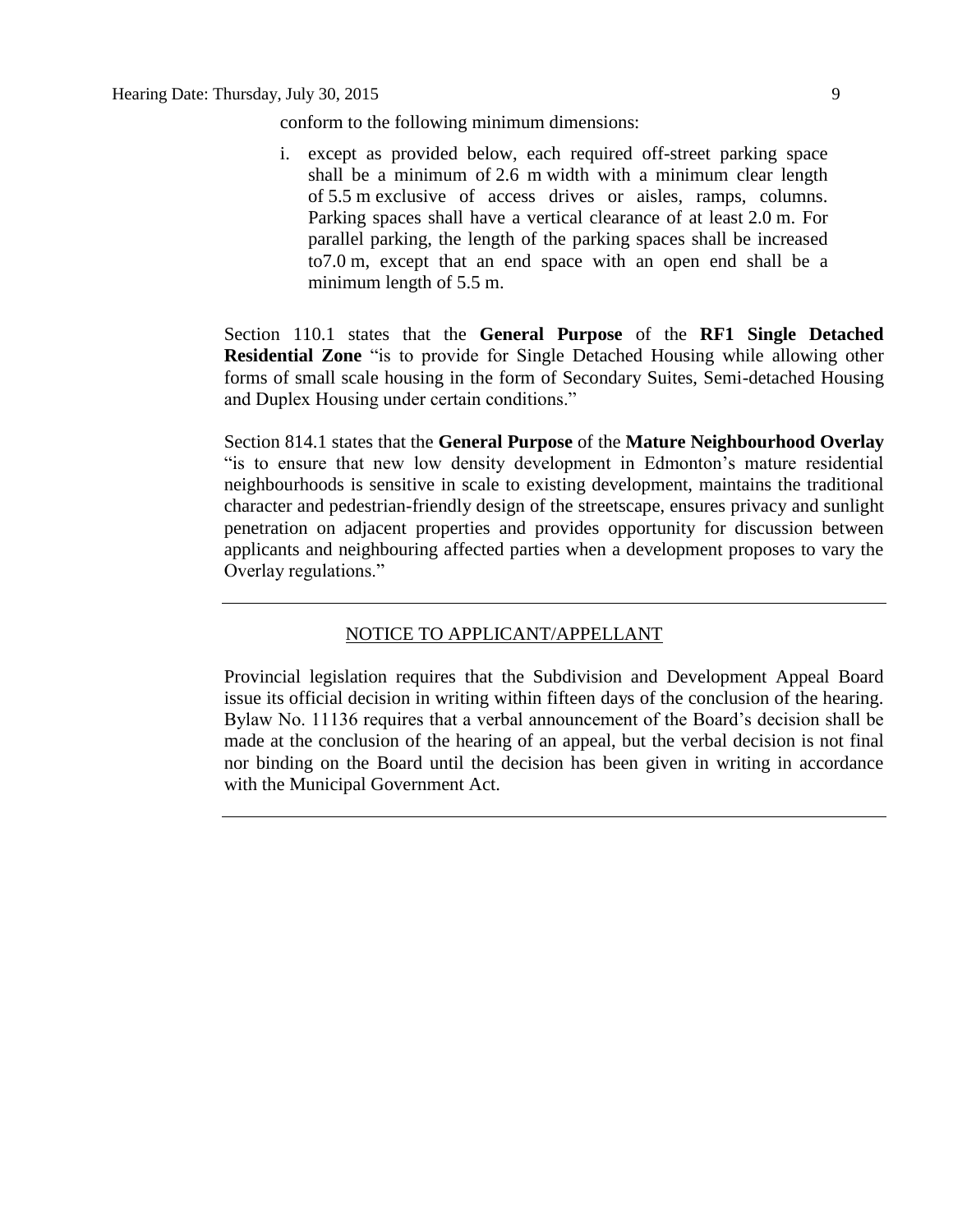